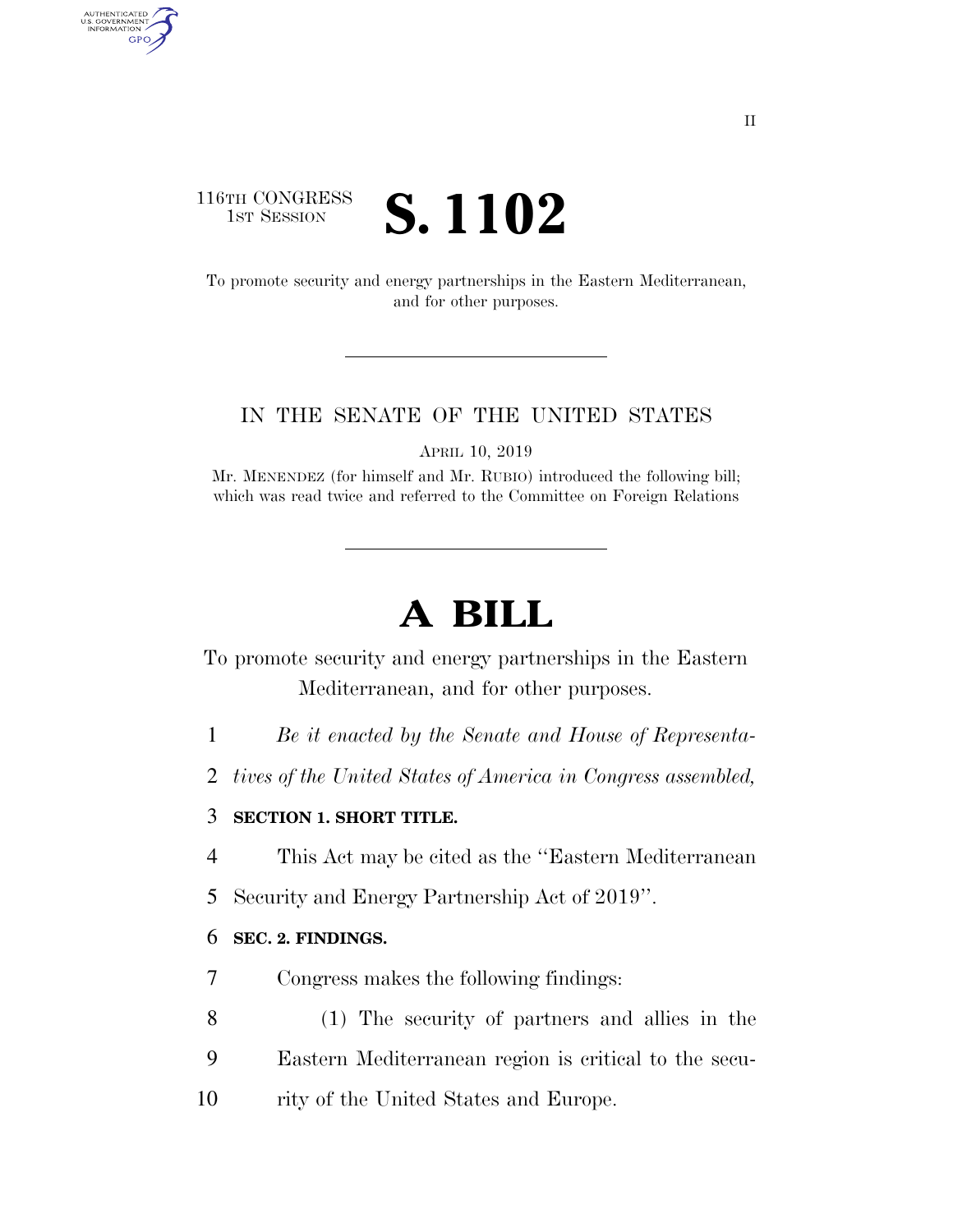| $\mathbf{1}$   | $(2)$ Greece is a valuable member of the North           |
|----------------|----------------------------------------------------------|
| $\overline{2}$ | Atlantic Treaty Organization (NATO) and a key pil-       |
| 3              | lar of stability in the Eastern Mediterranean.           |
| $\overline{4}$ | (3) Israel is a steadfast ally of the United             |
| 5              | States and has been designated a "major non-NATO"        |
| 6              | ally" and "major strategic partner".                     |
| 7              | (4) Cyprus is a key strategic partner and                |
| 8              | signed a Statement of Intent with the United States      |
| 9              | on November 6, 2018, to enhance bilateral security       |
| 10             | cooperation.                                             |
| 11             | (5) The countries of Greece, Cyprus, and Israel          |
| 12             | have participated in critical trilateral summits to im-  |
| 13             | prove cooperation on energy and security issues.         |
| 14             | (6) Secretary of State Mike Pompeo partici-              |
| 15             | pated in the trilateral summit among Israel, Greece,     |
| 16             | and Cyprus on March 20, 2019.                            |
| 17             | (7) All four countries oppose any action in the          |
| 18             | Eastern Mediterranean and the Aegean Sea that            |
| 19             | could challenge stability, violate international law, or |
| 20             | undermine good neighborly relations, and in a joint      |
| 21             | declaration on March 21, 2019, agreed to "defend"        |
| 22             | against external malign influences in the Eastern        |
| 23             | Mediterranean and the broader Middle East".              |
| 24             | (8) The recent discovery of potentially the re-          |
| 25             | gion's largest natural gas field off the Egyptian        |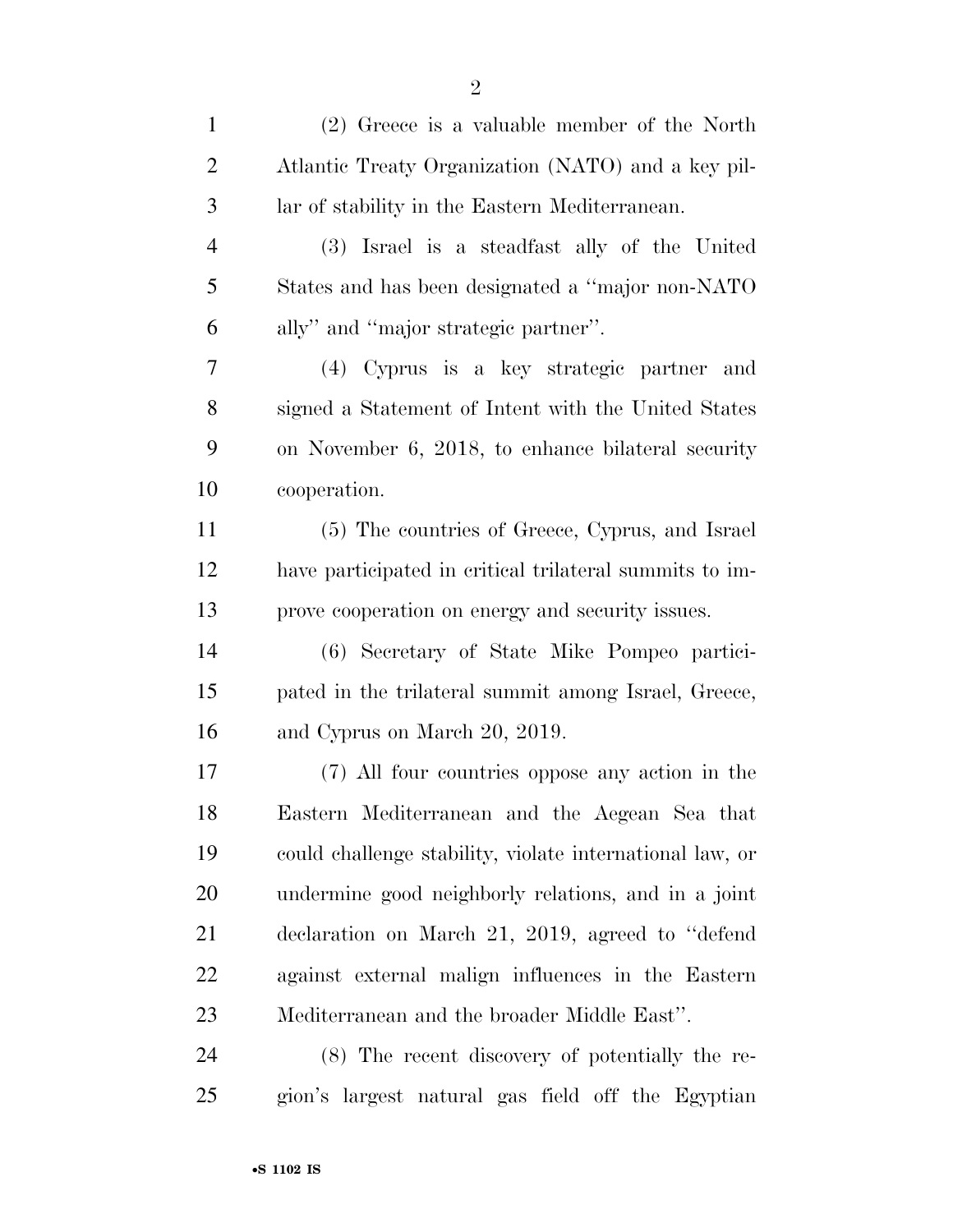coast and the newest discoveries of natural gas off the Cypriot coast could represent a significant posi- tive development for the Eastern Mediterranean and the Middle East, enhancing the region's strategic en-ergy significance.

 (9) Turkish government officials have expressed an intent to purchase the S–400 system from the Russian Federation, which could trigger the imposi- tion of mandatory sanctions under the Countering America's Adversaries Through Sanctions Act (Pub-11 lie Law 115–44).

 (10) It is in the national security interests of the United States to promote, achieve, and maintain energy security among, and through cooperation with, allies.

 (11) Natural gas developments in the Eastern Mediterranean have the potential to provide eco- nomic gains and contribute to energy security in the region and Europe, as well as support European ef- forts to diversify away from natural gas supplied by 21 the Russian Federation.

 (12) The soon to be completed Trans Adriatic Pipeline is a critical component of the Southern Gas Corridor and the European Union's efforts to diver-sify energy resources.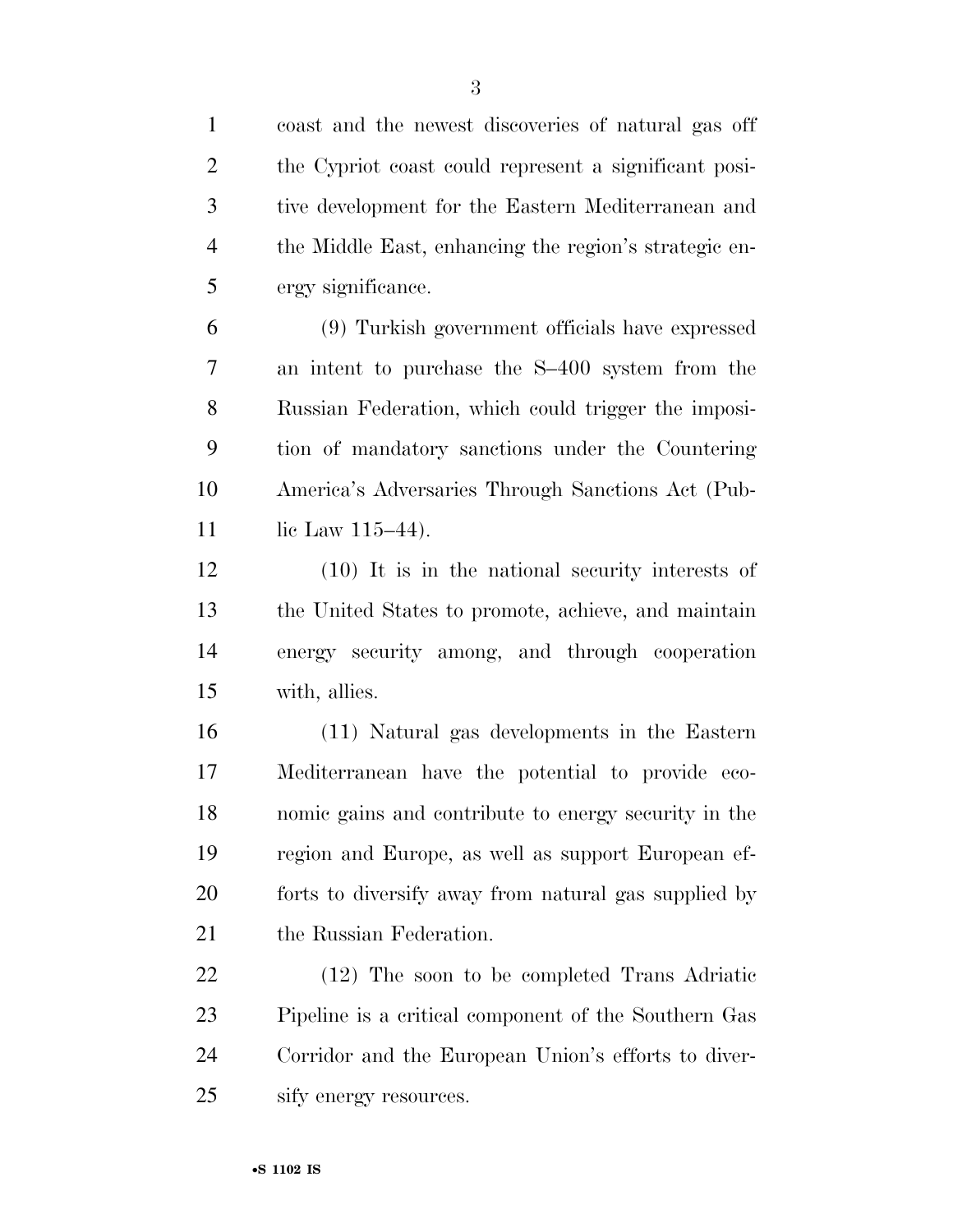(13) The proposed Eastern Mediterranean pipe- line if commercially viable would provide for energy diversification in accordance with the European Union's third energy package of reforms.

 (14) The United States acknowledges the achievements and importance of the Binational In- dustrial Research and Development Foundation (BIRD) and the United States-Israel Binational Science Foundation (BSF) and supports continued multiyear funding to ensure the continuity of the programs of the Foundations.

 (15) The United States has welcomed Greece's allocation of 2 percent of its gross domestic product (GDP) to defense in accordance with commitments made at the 2014 NATO Summit in Wales.

 (16) Energy exploration in the Eastern Medi- terranean region must be safeguarded against threats posed by terrorist and extremist groups, in-cluding Hezbollah and any other actor in the region.

 (17) The energy exploration in the Republic of Cyprus's Exclusive Economic Zone and territorial waters—

 (A) furthers United States interests by providing a potential alternative to Russian gas for United States allies and partners; and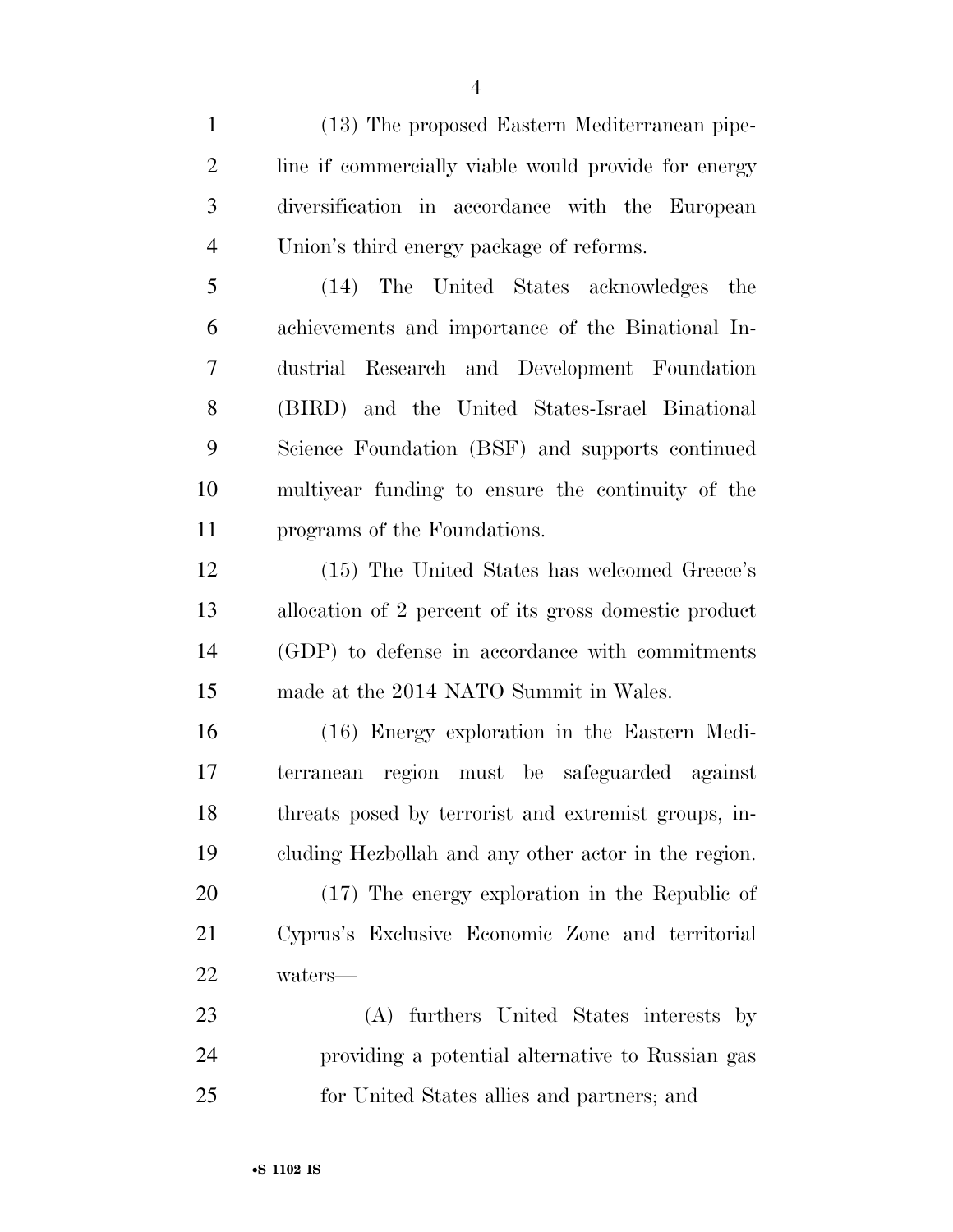| $\mathbf{1}$   | (B) should not be impeded by other sov-                 |
|----------------|---------------------------------------------------------|
| $\overline{2}$ | ereign states.                                          |
| 3              | (18) The United States Government cooperates            |
| 4              | closely with the Government of the Republic of Cy-      |
| 5              | prus through information sharing agreements.            |
| 6              | (19) United States officials have assisted the          |
| 7              | Government of the Republic of Cyprus with crafting      |
| 8              | that nation's national security strategy.               |
| 9              | (20) The United States Government provides              |
| 10             | training to Cypriot officials in areas such as cyberse- |
| 11             | curity, counterterrorism, and explosive ordnance dis-   |
| 12             | posal and stockpile management.                         |
| 13             | (21) The Republic of Cyprus is a valued mem-            |
| 14             | ber of the Proliferation Security Initiative to combat  |
| 15             | the trafficking of weapons of mass destruction.         |
| 16             | (22) The Republic of Cyprus continues to work           |
| 17             | closely with the United Nations and regional part-      |
| 18             | ners in Europe to combat terrorism and violent ex-      |
| 19             | tremism.                                                |
| 20             | (23) Despite robust economic and security rela-         |
| 21             | tions with the United States, the Republic of Cyprus    |
| <u>22</u>      | has been subject to a United States prohibition on      |
| 23             | the export of defense articles and services since       |
| 24             | 1987.                                                   |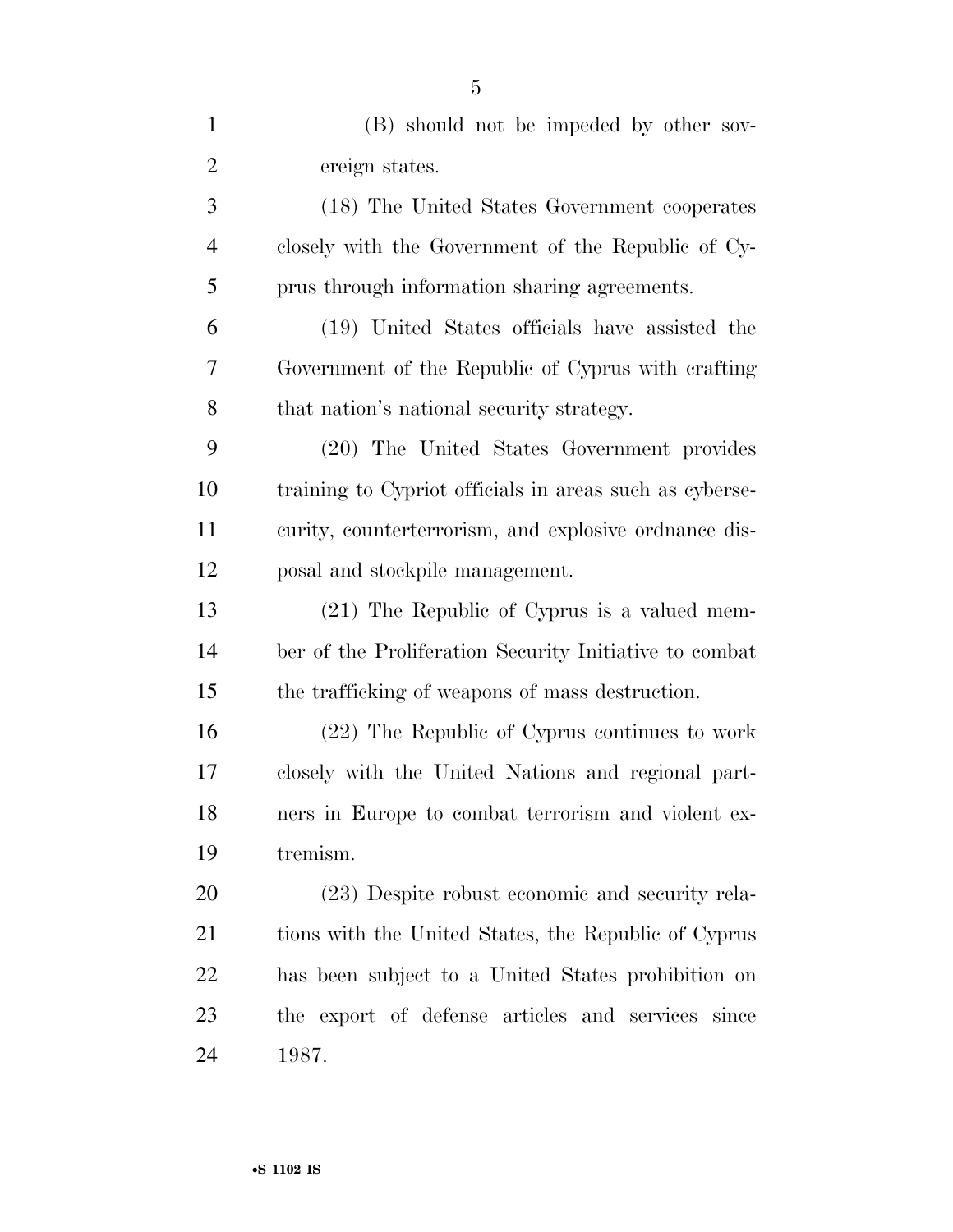(24) The 1987 arms prohibition was designed to restrict United States arms sales and transfer to the Republic of Cyprus and the occupied part of Cy- prus to avoid hindering reunification efforts. (25) At least 40,000 Turkish troops are sta- tioned in the occupied part of Cyprus with some weapons procured from the United States through mainland Turkey. (26) While the United States has, as a matter of policy, avoided the provision of defense articles and services to the Republic of Cyprus, the Govern- ment of Cyprus has, in the past, sought to obtain defense articles from other countries, including coun- tries, such as Russia, that pose challenges to United States interests around the world. **SEC. 3. STATEMENT OF POLICY.**  17 It is the policy of the United States— (1) to continue to actively participate in the tri- lateral dialogue on energy, maritime security, cyber security and protection of critical infrastructure con- ducted among Israel, Greece and Cyprus; (2) to support diplomatic efforts with partners and allies to deepen energy security cooperation among Greece, Cyprus, and Israel and to encourage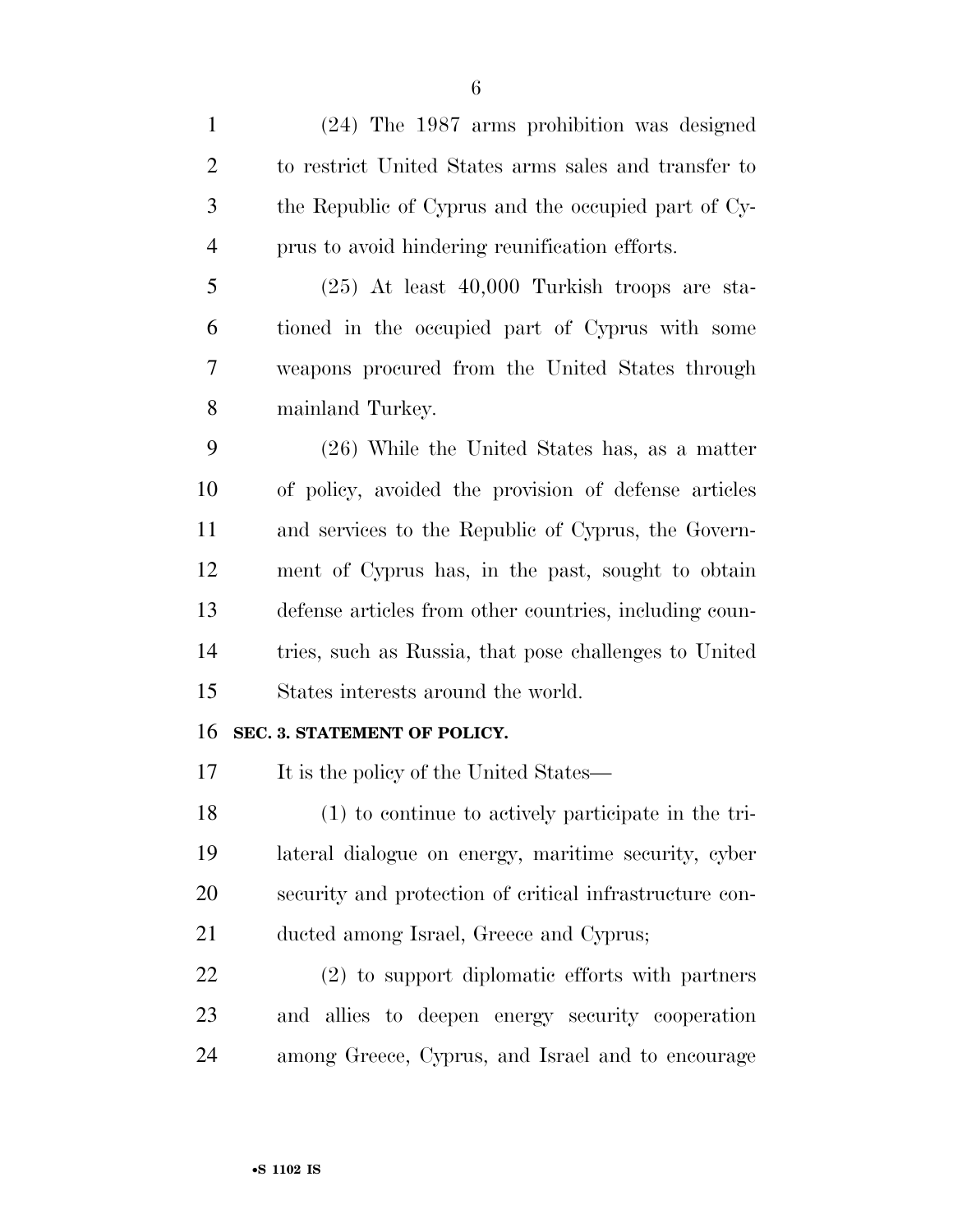| $\mathbf{1}$   | the private sector to make investments in energy in-    |
|----------------|---------------------------------------------------------|
| $\overline{2}$ | frastructure in the Eastern Mediterranean region;       |
| 3              | (3) to strongly support the completion of the           |
| $\overline{4}$ | Trans Adriatic and Eastern Mediterranean Pipelines      |
| 5              | and the establishment of liquified natural gas (LNG)    |
| 6              | terminals across the Eastern Mediterranean as a         |
| 7              | means of diversifying regional energy needs away        |
| 8              | from the Russian Federation;                            |
| 9              | (4) to maintain a robust United States naval            |
| 10             | presence and investments in the naval facility at       |
| 11             | Souda Bay, Greece and develop deeper security co-       |
| 12             | operation with the latter to include the recent $MQ-$   |
| 13             | 9 deployments to the Larissa Air Force Base and         |
| 14             | United States Army helicopter training in central       |
| 15             | Greece;                                                 |
| 16             | (5) to welcome Greece's commitment to move              |
| 17             | forward with the Interconnector Greece-Bulgaria         |
| 18             | (IGB pipeline) and additional LNG terminals that        |
| 19             | will help facilitate delivery of non-Russian gas to the |
| 20             | Balkans and central Europe;                             |
| 21             | (6) to support deepened security cooperation            |
| 22             | with the Republic of Cyprus through the removal of      |
| 23             | the arms embargo on the country;                        |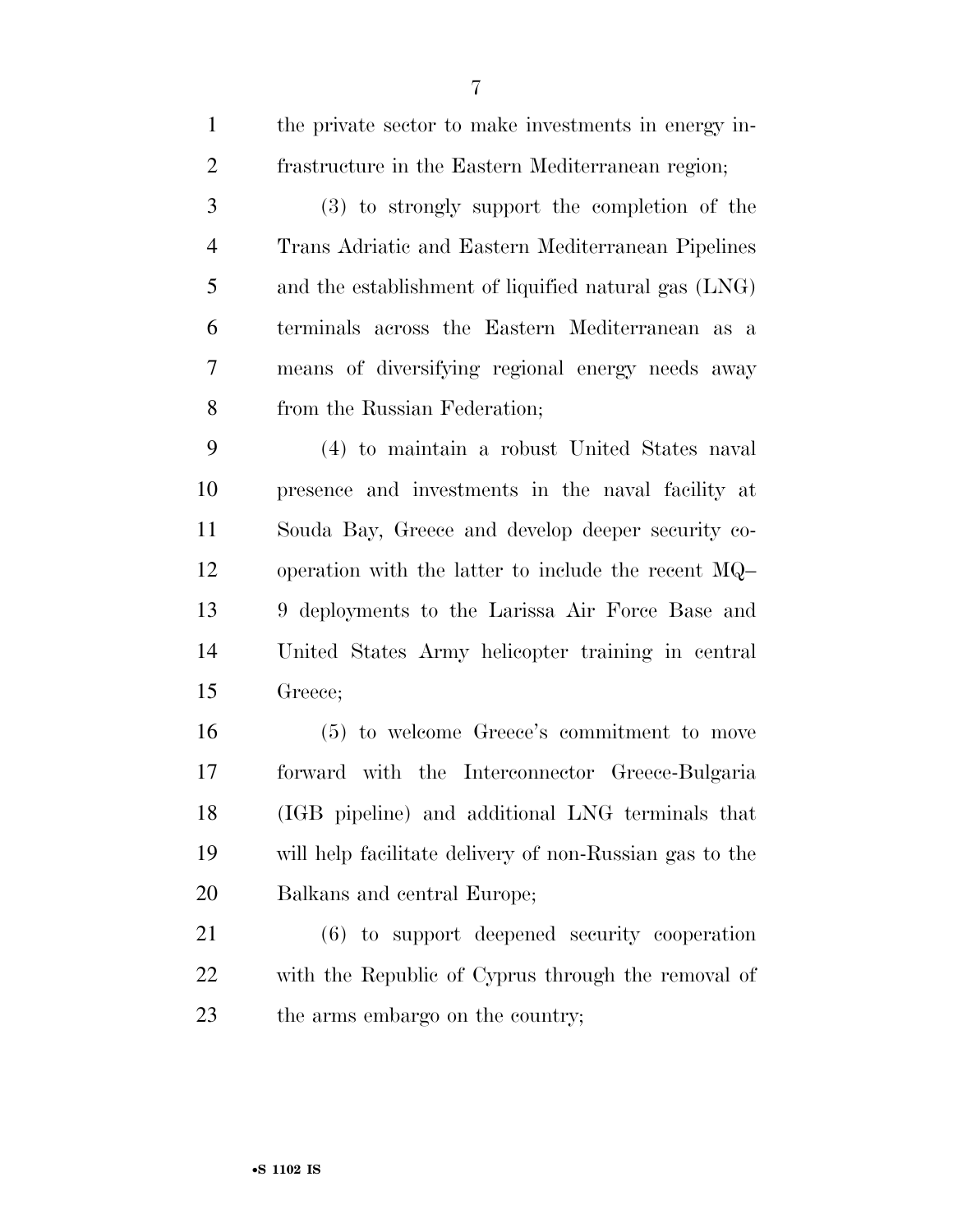(7) to support robust International Military Education and Training (IMET) programming with Greece and the Republic of Cyprus; (8) to leverage relationships within the Euro- pean Union to encourage investments in Cypriot bor- der and maritime security; (9) to support efforts to counter Russian Fed- eration Government interference and influence in the Eastern Mediterranean through increased security cooperation with Greece, Cyprus, and Israel, to in- clude intelligence sharing, cyber, and maritime do- main awareness; (10) to support the Republic of Cyprus efforts to regulate its banking industry to ensure that it is not used as a source of international money laun- dering and encourages additional measures toward that end; (11) to strongly oppose any actions that would trigger mandatory sanctions pursuant to section 231 of the Countering America's Adversaries Through Sanctions Act (CAATSA) (Public Law 115–44), to include the purchase by Turkey of an S–400 system 23 from the Russian Federation; (12) to continue robust official strategic en-gagement with Israel, Greece, and Cyprus;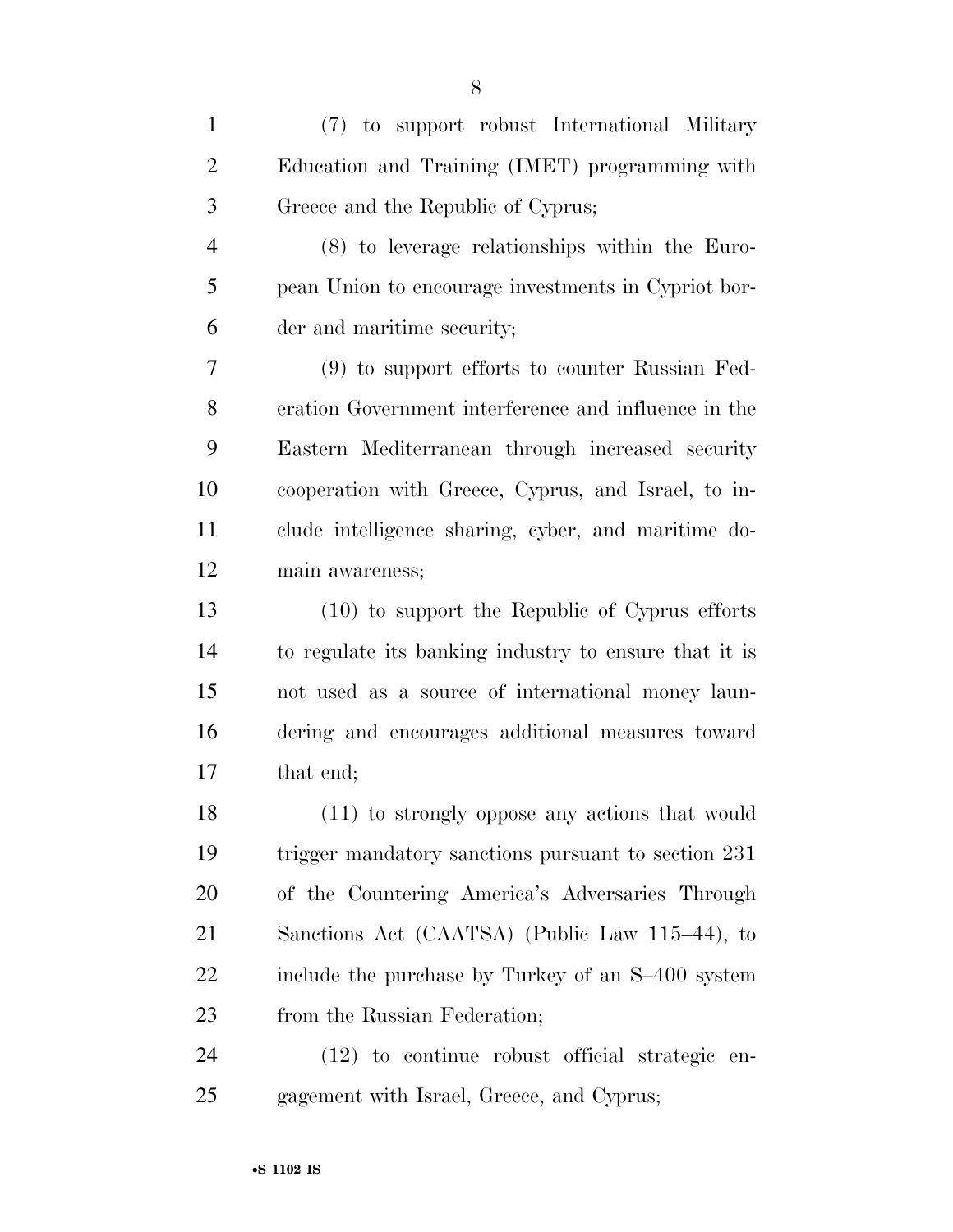| $\mathbf{1}$   | $(13)$ to urge countries in the region to deny             |
|----------------|------------------------------------------------------------|
| $\overline{2}$ | port services to the Russian Federation vessels de-        |
| 3              | ployed to support the government of Bashar Al-             |
| $\overline{4}$ | Assad in Syria;                                            |
| 5              | (14) to support joint military exercises among             |
| 6              | Israel, Greece, and Cyprus;                                |
| 7              | (15) to fully implement relevant CAATSA pro-               |
| 8              | visions to prevent interference by the Government of       |
| 9              | the Russian Federation in the region;                      |
| 10             | $(16)$ to support efforts by countries in the re-          |
| 11             | gion to demobilize military equipment supplied by          |
| 12             | the Government of the Russian Federation in favor          |
| 13             | of equipment provided by NATO and NATO-allied              |
| 14             | member countries; and                                      |
| 15             |                                                            |
|                | (17) to strongly support the active and robust             |
| 16             | participation of Israel, Cyprus, and Greece in the         |
|                | Combating Terrorism Fellowship Program.                    |
|                | SEC. 4. UNITED STATES-EASTERN MEDITERRANEAN EN-            |
| 17<br>18<br>19 | ERGY COOPERATION.                                          |
| 20             | (a) IN GENERAL.—The Secretary of State, in con-            |
| 21             | sultation with the Secretary of Energy, may enter into co- |
| 22             | operative agreements supporting and enhancing dialogue     |
| 23             | and planning involving international partnerships between  |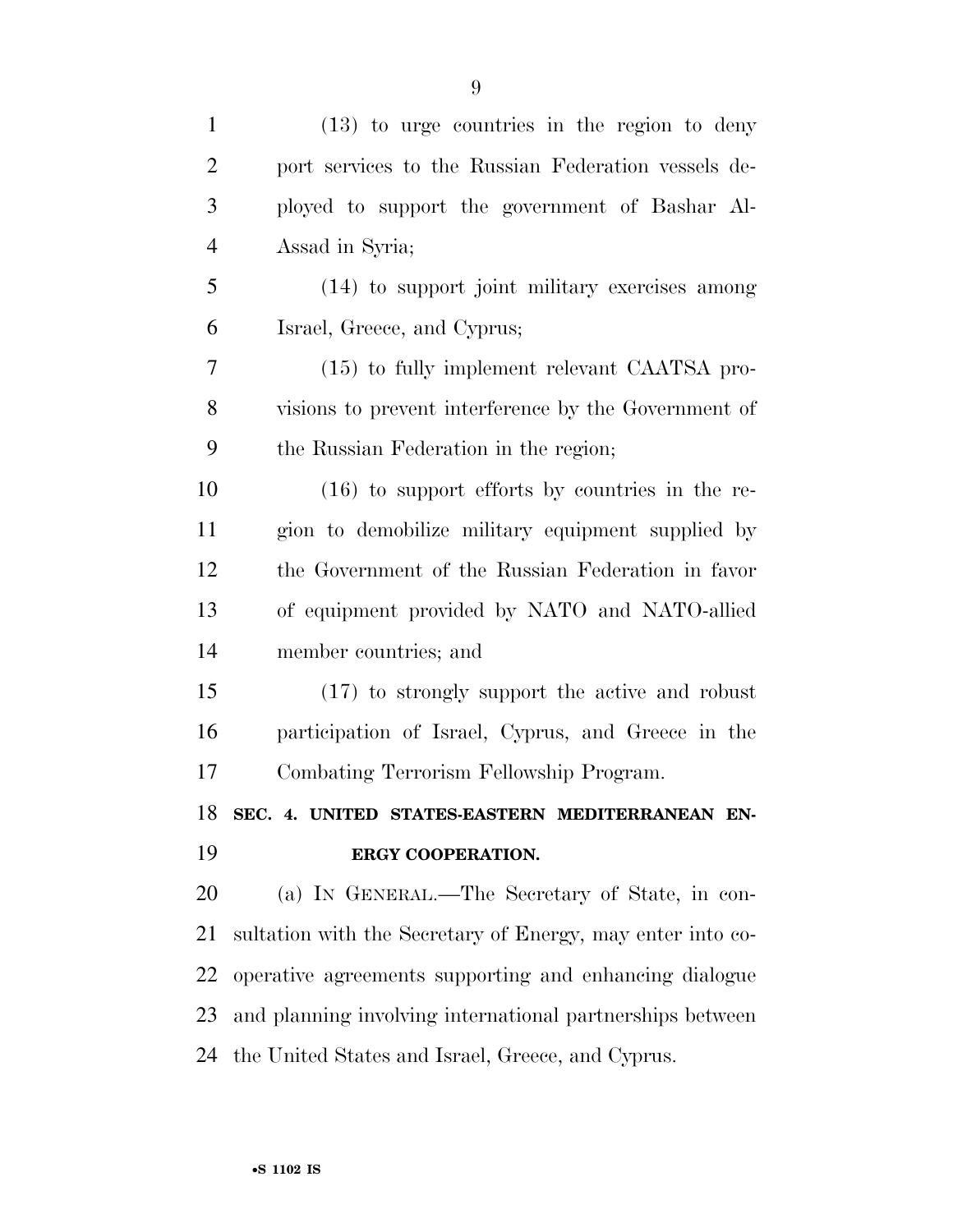(b) ANNUAL REPORTS.—If the Secretary of State, in consultation with the Secretary of Energy, enters into agreements authorized under subsection (a), the Secretary shall submit an annual report to the appropriate congres-sional committees that describes—

 (1) actions taken to implement such agree-ments; and

 (2) any projects undertaken pursuant to such agreements.

 (c) UNITED STATES-EASTERN MEDITERRANEAN EN- ERGY CENTER.—The Secretary of Energy, in consultation with the Secretary of State, may establish a joint United States-Eastern Mediterranean Energy Center in the United States leveraging the experience, knowledge, and expertise of institutions of higher education and entities in the private sector, among others, in offshore energy de- velopment to further dialogue and collaboration to develop more robust academic cooperation in energy innovation technology and engineering, water science, technology transfer, and analysis of emerging geopolitical implica- tions, which include opportunities as well as crises and threats from foreign natural resource and energy acquisi-tions.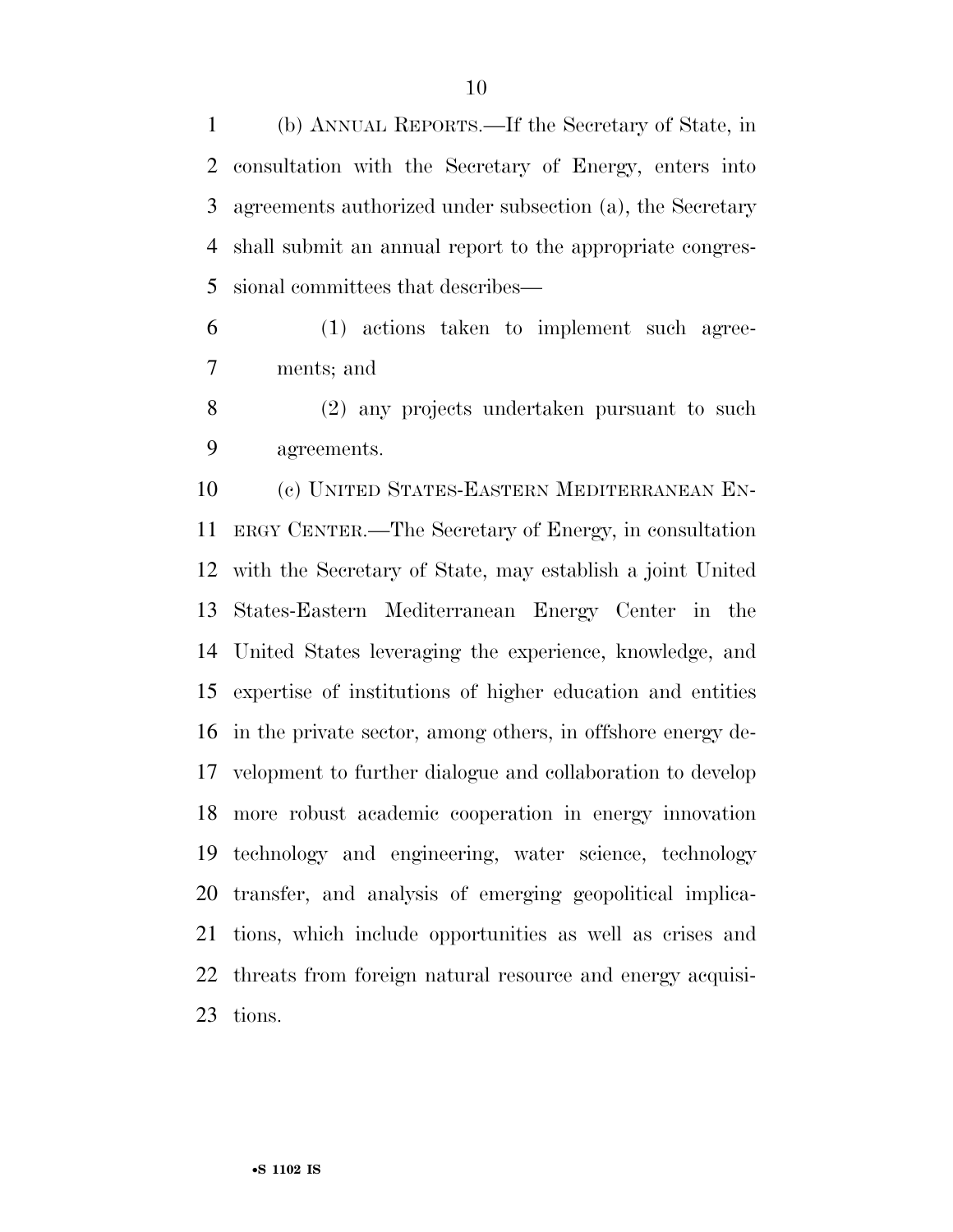| $\mathbf{1}$   | SEC. 5. REPEAL OF PROHIBITION ON TRANSFER OF ARTI-           |
|----------------|--------------------------------------------------------------|
| $\overline{2}$ | CLES ON THE UNITED STATES MUNITIONS                          |
| 3              | LIST TO THE REPUBLIC OF CYPRUS.                              |
| $\overline{4}$ | (a) SENSE OF THE SENATE ON CYPRUS.—It is the                 |
| 5              | sense of the Senate that—                                    |
| 6              | $(1)$ the direct sale or transfer of arms by the             |
| 7              | United States to the Republic of Cyprus would ad-            |
| 8              | vance United States security interests in Europe by          |
| 9              | helping to reduce the dependence of the Government           |
| 10             | of Cyprus on other countries for defense-related ma-         |
| 11             | teriel, including countries that pose challenges to          |
| 12             | United States interests around the world; and                |
| 13             | (2) it is in the interest of the United States—              |
| 14             | (A) to continue to support United Nations-                   |
| 15             | facilitated efforts toward a comprehensive solu-             |
| 16             | tion to the division of Cyprus; and                          |
| 17             | (B) for the Republic of Cyprus to join                       |
| 18             | NATO's Partnership for Peace program.                        |
| 19             | (b)<br>MODIFICATION OF PROHIBITION.—Section                  |
| 20             | $620C(e)$ of the Foreign Assistance Act of 1961 (22 U.S.C.   |
| 21             | $2373(e)$ ) is amended by adding at the end the following    |
| 22             | new paragraph:                                               |
| 23             | "(3) The requirement under paragraph $(1)$ shall not         |
| 24             | apply to any sale or other provision of any defense article  |
| 25             | or service to Cyprus if the end-user of such defense article |

or service is the Republic of Cyprus.''.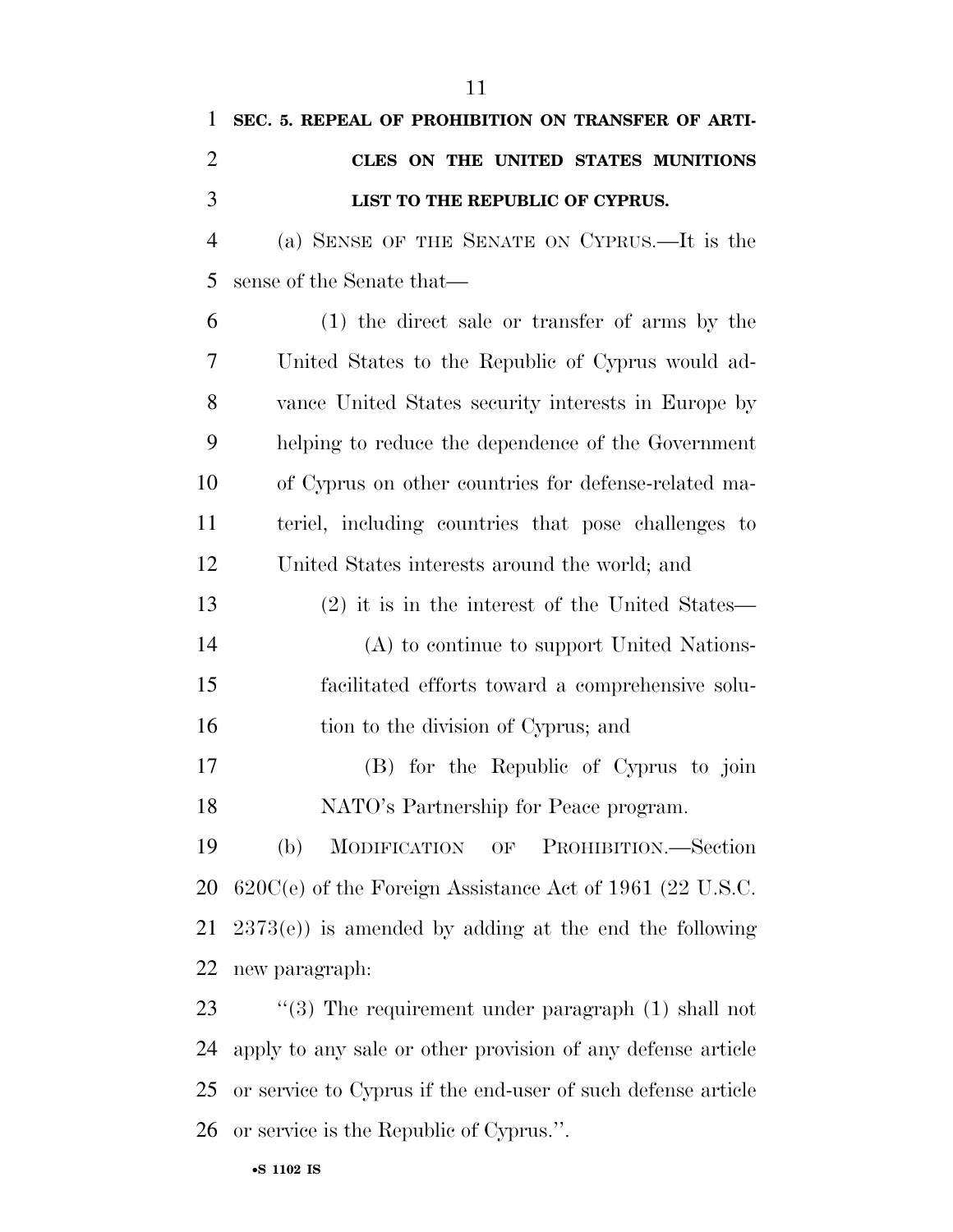(c) EXCLUSION OF THE GOVERNMENT OF THE RE-

 PUBLIC OF CYPRUS FROM CERTAIN RELATED REGULA- TIONS.—Beginning on the date of the enactment of this Act, the Secretary of State shall not apply a policy of de- nial for exports, re-exports, or transfers of defense articles and defense services destined for the Republic of Cyprus 7 if— (1) the request is made by or on behalf of the Republic of Cyprus; and (2) the end-user of such defense articles or de- fense services is the Republic of Cyprus. **SEC. 6. IMET COOPERATION WITH GREECE AND CYPRUS.**  There is authorized to be appropriated for fiscal year 2020 \$2,000,000 for International Military Education and Training (IMET) assistance for Greece and \$2,000,000 for such assistance for Cyprus. The assistance shall be made available for the following purposes: (1) Training of future leaders. (2) Fostering a better understanding of the United States. (3) Establishing a rapport between the United States military and the country's military to build alliances for the future. (4) Enhancement of interoperability and capa-bilities for joint operations.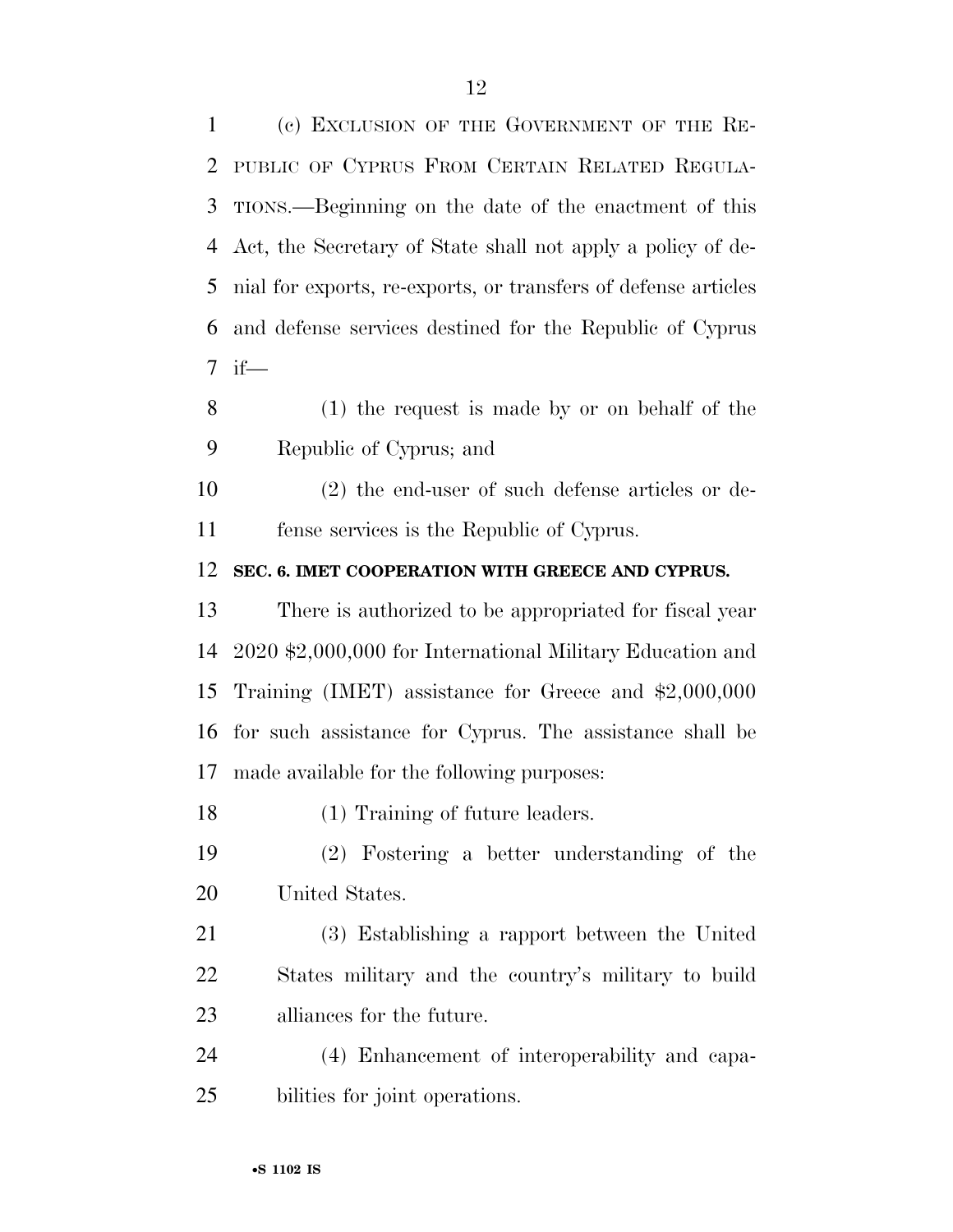(5) Focusing on professional military education. (6) Enabling countries to use their national funds to receive a reduced cost for other Department of Defense education and training.

 (7) Provision of English Language Training as-sistance.

#### **SEC. 7. FOREIGN MILITARY FINANCING.**

 There is authorized to be appropriated for fiscal year 2020 \$3,000,000 for Foreign Military Financing (FMF) assistance for Greece to assist the country in meeting its commitment as a member of the North Atlantic Treaty Organization (NATO) to dedicate 20 percent of its de-fense budget to enhance research and development.

## **SEC. 8. LIMITATION ON TRANSFER OF F–35 AIRCRAFT TO TURKEY.**

 (a) IN GENERAL.—Except as provided under sub-section (b), no funds may be obligated or expended—

 (1) to transfer, facilitate the transfer, or au- thorize the transfer of, an F–35 aircraft to the Re-20 public of Turkey;

 (2) to transfer intellectual property or technical data necessary for or related to any maintenance or support of the F–35 aircraft; or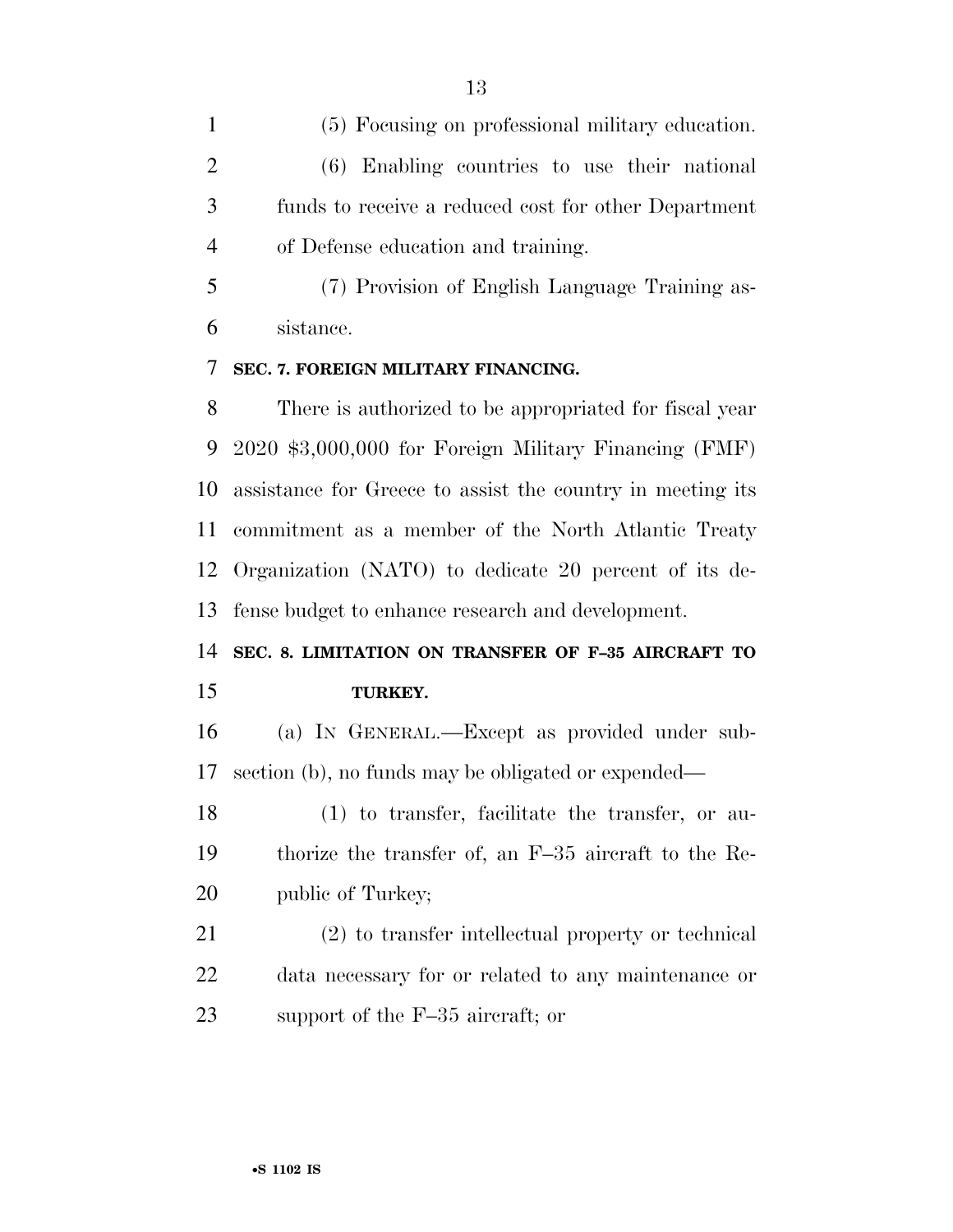(3) to construct a storage facility for, or other- wise facilitate the storage in Turkey of, an F–35 air-craft transferred to Turkey.

 (b) EXCEPTION.—The President may waive the limi- tation under subsection (a) upon a written certification to Congress that the Government of Turkey does not plan or intend to accept delivery of the S–400 air defense sys-tem.

 (c) TRANSFER DEFINED.—In this section, the term ''transfer'' includes the physical relocation outside of the continental United States.

 (d) APPLICABILITY.—The limitation under sub- section (a) does not apply to F–35 aircraft operated by the United States Armed Forces.

 **SEC. 9. SENSE OF THE SENATE ON PURCHASE BY TURKEY OF S–400 AIR DEFENSE SYSTEM.** 

 It is the sense of the Senate that, if the Government of Turkey purchases the S–400 air defense system from the Russian Federation—

 (1) such a purchase would constitute a signifi- cant transaction within the meaning of section 231(a) of the Countering Russian Influence in Eu-23 rope and Eurasia Act of 2017  $(22 \text{ U.S.C. } 9525(a));$ 

 (2) such a purchase would endanger the integ-rity of the NATO alliance;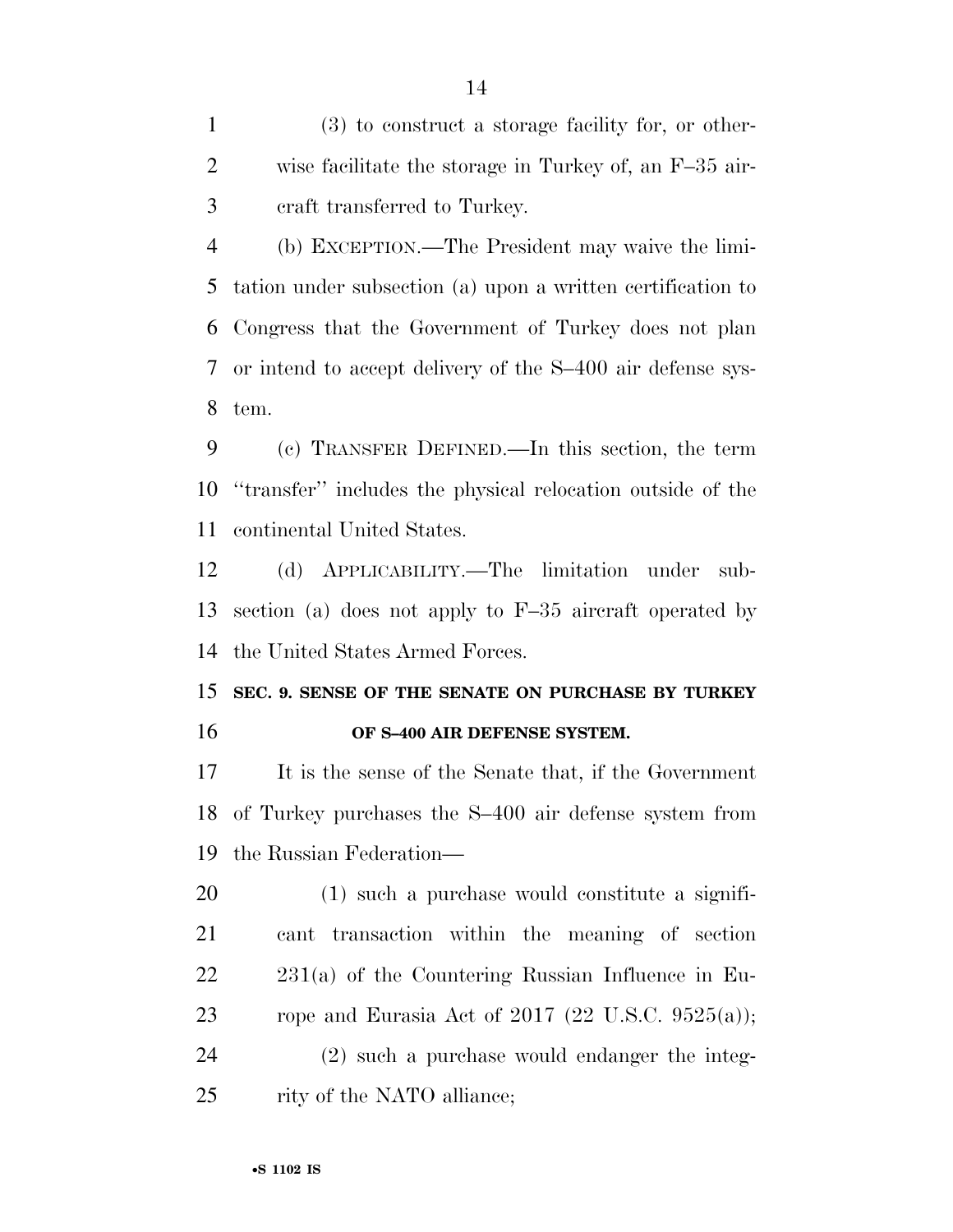| $\mathbf{1}$   | (3) such a purchase would adversely affect on-                 |
|----------------|----------------------------------------------------------------|
| $\overline{2}$ | going operations of the United States Armed Forces,            |
| 3              | including coalition operations in which the United             |
| $\overline{4}$ | States Armed Forces participate;                               |
| 5              | $(4)$ such a purchase would result in a signifi-               |
| 6              | cant impact to defense cooperation between the                 |
| 7              | United States and Turkey;                                      |
| 8              | (5) such a purchase would significantly increase               |
| 9              | the risk of compromising United States defense sys-            |
| 10             | tems and operational capabilities; and                         |
| 11             | (6) the President should faithfully execute the                |
| 12             | Countering Russian Influence in Europe and Eur-                |
| 13             | asia Act of 2017 by imposing and applying sanctions            |
| 14             | under section 235 of that Act $(22 \text{ U.S.C. } 9529)$ with |
| 15             | respect to any individual or entity determined to              |
| 16             | have engaged in such a significant transaction.                |
| 17             | SEC. 10. STRATEGY ON UNITED STATES SECURITY AND EN-            |
| 18             | ERGY COOPERATION IN THE EASTERN MEDI-                          |
| 19             | TERRANEAN.                                                     |
| 20             | (a) IN GENERAL.—Not later than 90 days after the               |
| 21             | date of the enactment of this Act, the Secretary of State,     |
| 22             | in consultation with the Secretary of Defense and the Sec-     |
| 23             | retary of Energy, shall submit to the appropriate congres-     |
| 24             | sional committees a strategy on enhanced security and en-      |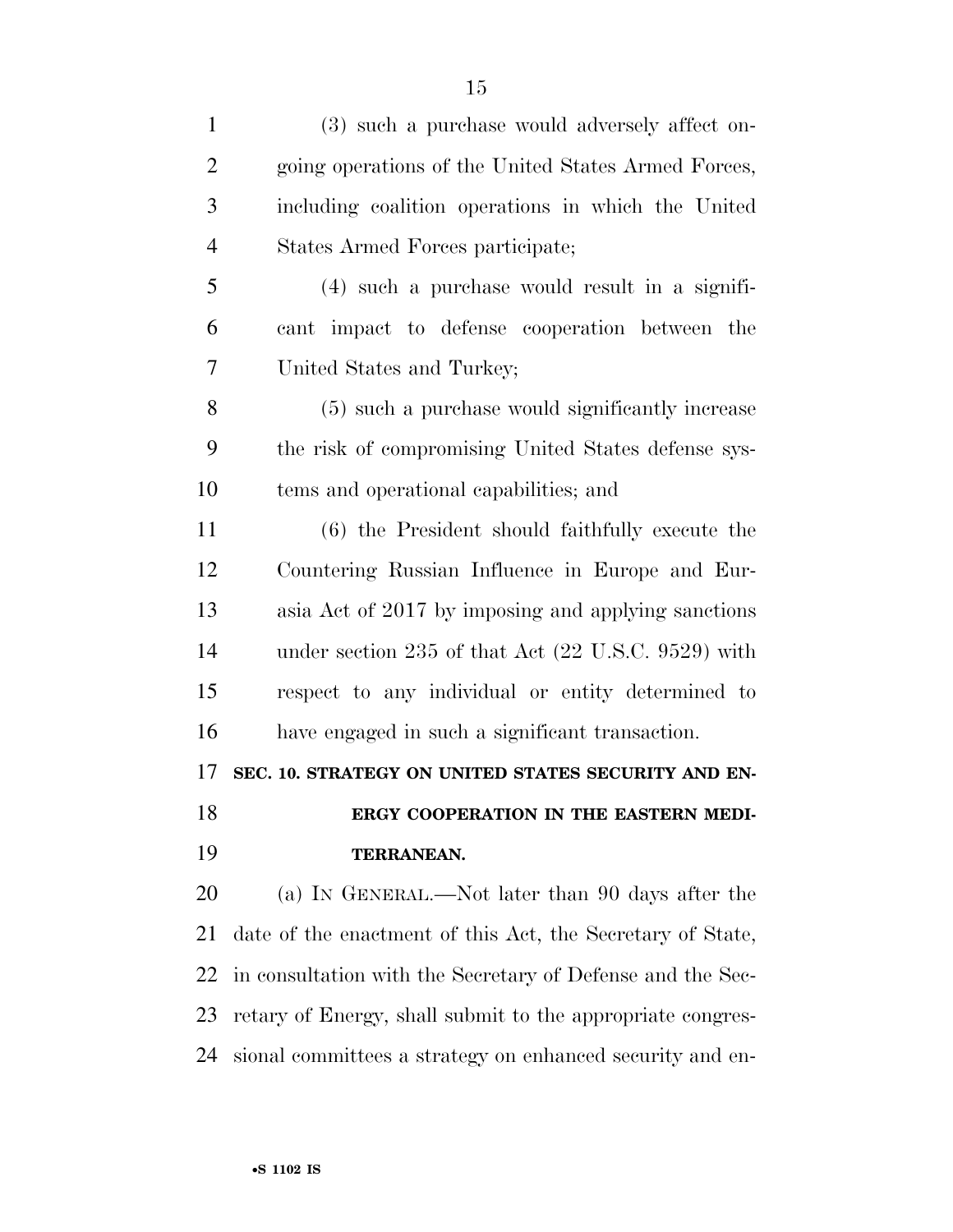| $\mathbf{1}$   | ergy cooperation with countries in the Eastern Mediterra- |
|----------------|-----------------------------------------------------------|
| $\overline{2}$ | nean region, including Israel, Cyprus, and Greece.        |
| 3              | (b) ELEMENTS.—The report required under sub-              |
| $\overline{4}$ | section (a) shall include the following elements:         |
| 5              | (1) A description of United States participation          |
| 6              | in and support for the Eastern Mediterranean Nat-         |
| 7              | ural Gas Forum.                                           |
| 8              | (2) An evaluation of all possible delivery mecha-         |
| 9              | nisms into Europe for natural gas discoveries in the      |
| 10             | Eastern Mediterranean region.                             |
| 11             | (3) An evaluation of efforts to protect energy            |
| 12             | exploration infrastructure in the region, including       |
| 13             | United States companies.                                  |
| 14             | (4) An assessment of the capacity of Cyprus to            |
| 15             | host an Energy Crisis Center in the region which          |
| 16             | could provide basing facilities in support search and     |
| 17             | rescue efforts in the event of an accident.               |
| 18             | (5) An assessment of the timing of natural gas            |
| 19             | delivery in the region as well as assessment of the       |
| 20             | ultimate destination countries for the natural gas        |
| 21             | delivery from the region.                                 |
| 22             | (6) A plan to work with United States busi-               |
| 23             | nesses seeking to invest in Eastern Mediterranean         |
| 24             | energy exploration, development, and cooperation.         |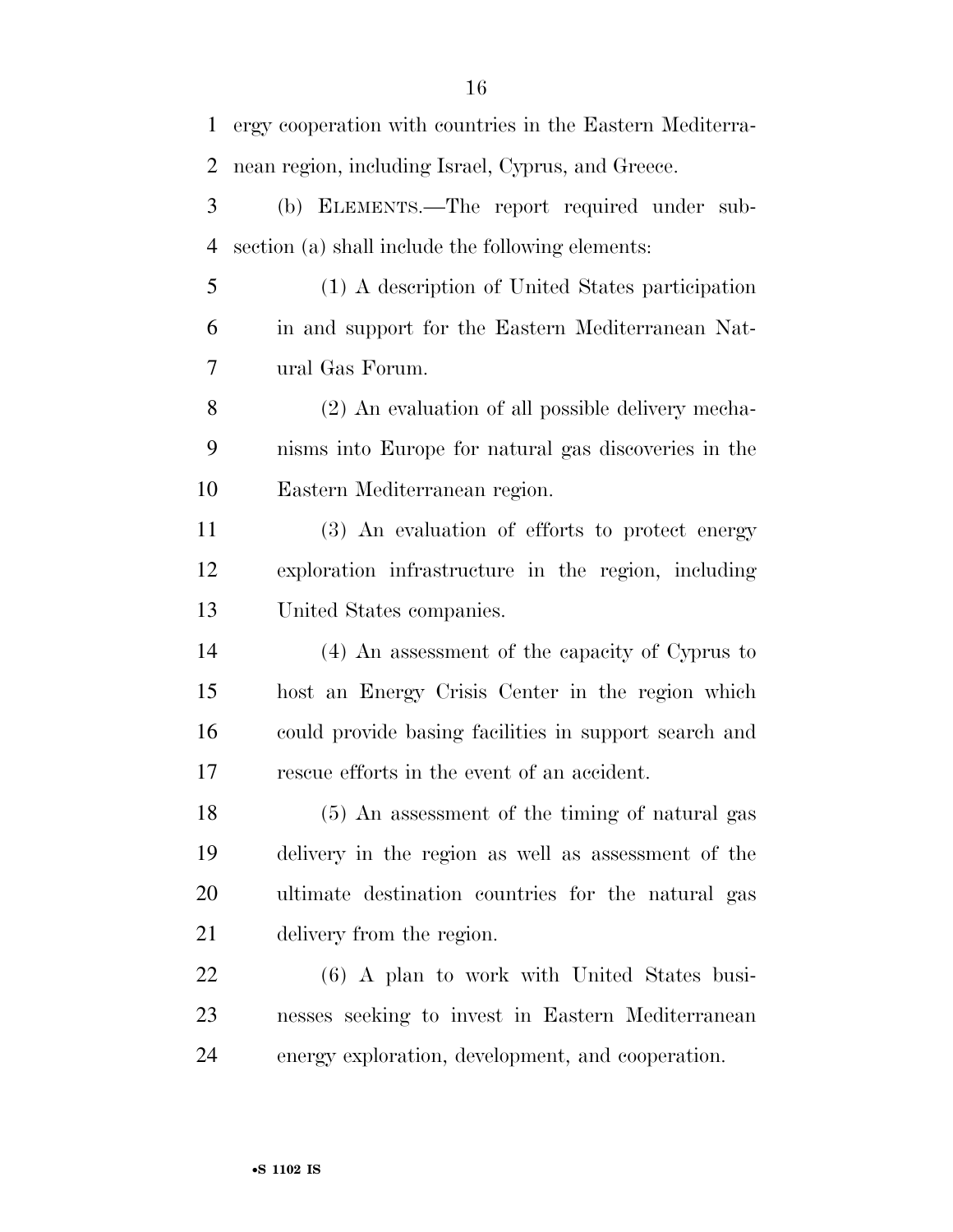(c) FORM.—The report required under subsection (a) shall be submitted in unclassified form, but may contain a classified annex.

#### **SEC. 11. REPORT ON RUSSIAN FEDERATION MALIGN INFLU-**

#### **ENCE IN THE EASTERN MEDITERRANEAN.**

 (a) IN GENERAL.—Not later than 90 days after the date of the enactment of this Act, the Secretary of State shall submit to the appropriate congressional committees a report on Russian Federation malign influence in Cy-prus, Greece, and Israel since January 1, 2017.

 (b) ELEMENTS.—The report required under sub-section (a) shall include the following elements:

 (1) An assessment of security, political, and en- ergy goals of the Government of the Russian Fed-eration in the Eastern Mediterranean.

 (2) A description of energy projects of the Gov- ernment of the Russian Federation in the Eastern Mediterranean.

 (3) A listing of Russian national ownership of media outlets in these countries, including the name of the media outlet, approximate viewership, and as- sessment of whether the outlet promotes pro-Krem-lin views.

 (4) An assessment of military engagement by the Government of the Russian Federation in the se-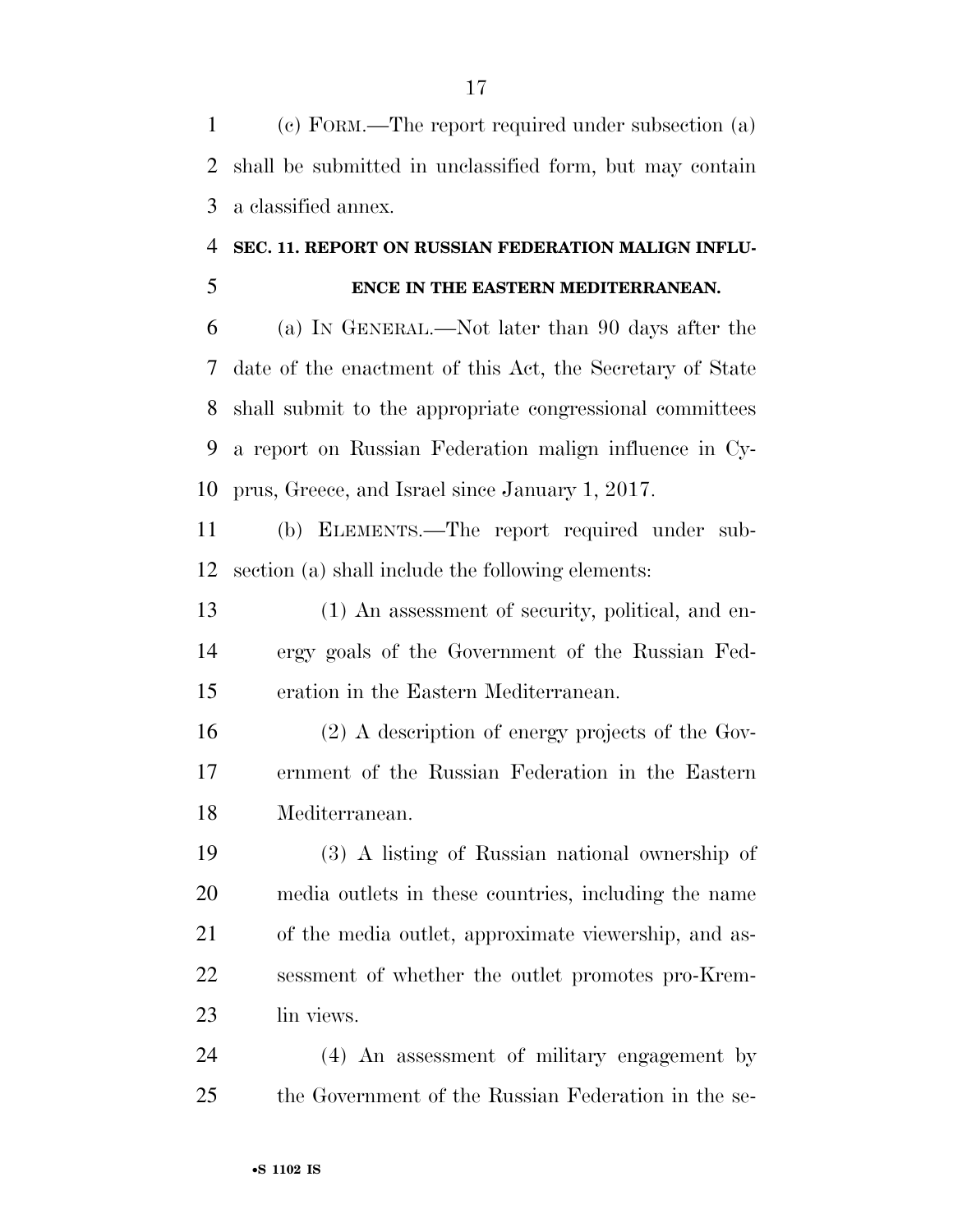| $\mathbf{1}$   | curity sector, including engagement by military              |
|----------------|--------------------------------------------------------------|
| $\overline{2}$ | equipment and personnel contractors.                         |
| 3              | (5) An assessment of efforts supported by the                |
| $\overline{4}$ | Government of the Russian Federation to influence            |
| 5              | elections in the three countries, through the use of         |
| 6              | cyber attacks, social media campaigns, or other ma-          |
| 7              | lign influence techniques.                                   |
| 8              | $(6)$ An assessment of efforts by the Government             |
| 9              | of the Russian Federation to intimidate and influ-           |
| 10             | ence the decision by His All Holiness Ecumenical             |
| 11             | Patriarch Bartholomew, leader of 300,000,000 Or-             |
| 12             | thodox Christians worldwide, to grant autocephaly to         |
| 13             | the Ukrainian Orthodox Church.                               |
| 14             | (c) FORM.—The report required under subsection (a)           |
| 15             | shall be submitted in unclassified form, but may contain     |
| 16             | a classified annex.                                          |
| 17             | SEC. 12. REPORT ON INTERFERENCE BY OTHER COUN-               |
| 18             | TRIES IN THE EXCLUSIVE ECONOMIC ZONE                         |
| 19             | OF CYPRUS AND AIRSPACE OF GREECE.                            |
| 20             | (a) IN GENERAL.—Not later than 90 days after the             |
| 21             | date of the enactment of this Act, the Secretary of State,   |
| 22             | in consultation with the Secretary of Defense and the Sec-   |
| 23             | retary of Energy, shall submit to the appropriate congres-   |
| 24             | sional committees a report listing incidents of interference |
| 25             | in efforts by the Republic of Cyprus to explore and exploit  |